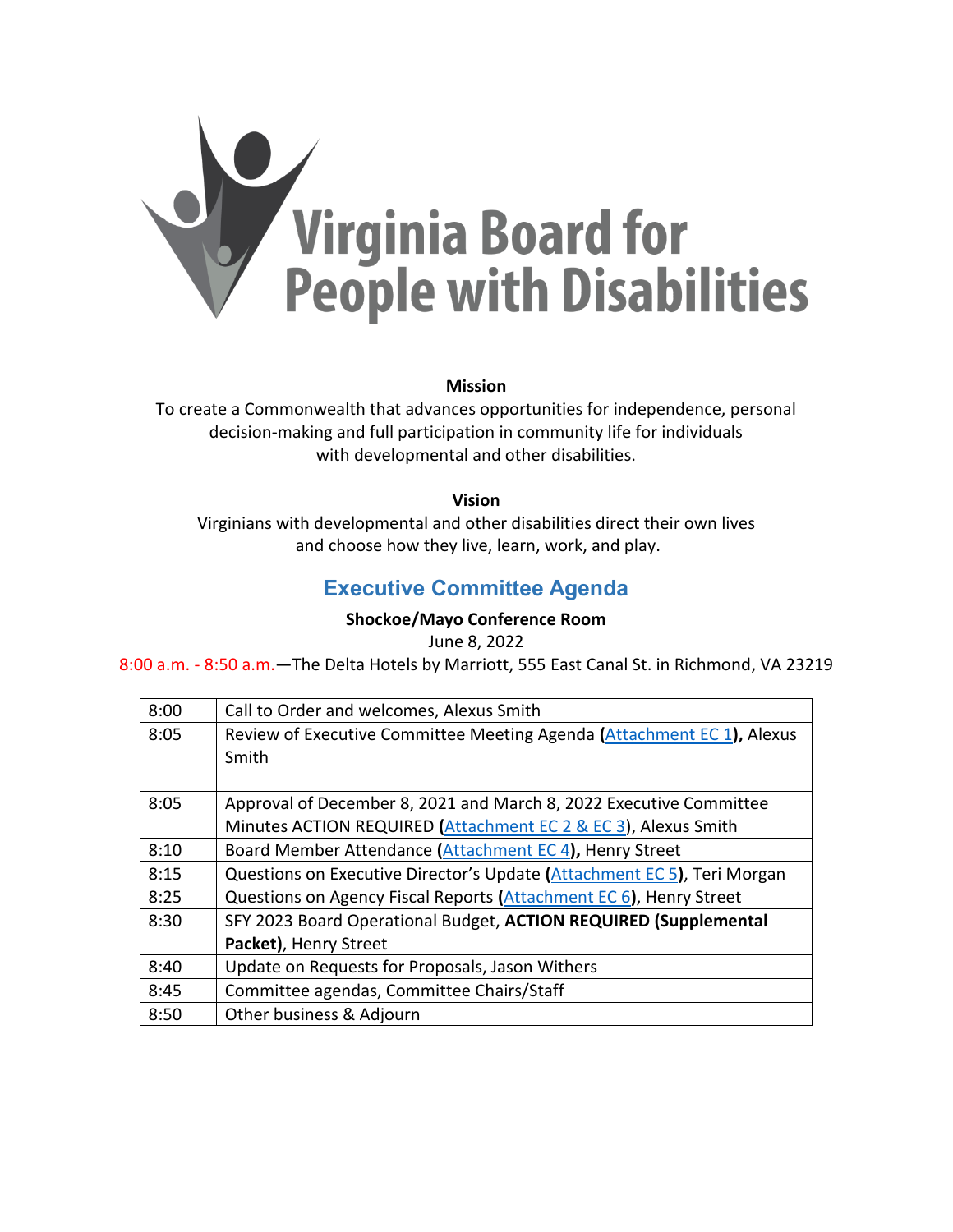Virginia Board for People with Disabilities

# **AOT Committee Agenda**

### <span id="page-1-0"></span>**June 8, 2022**

| 9:00 a.m.    | Call to Order and Agenda (AOT 1)     | Eric Mann, Chair   |
|--------------|--------------------------------------|--------------------|
| $9:05$ a.m.  | Review of December 2021 and March    | Eric Mann, Chair   |
|              | 2022 Minutes (AOT 2)                 |                    |
| 9:10 a.m.    | <b>Executive Committee Update</b>    | Eric Mann          |
| $9:15$ a.m.  | PIP Update (AOT 3)                   | Teri Morgan        |
|              | TAA ( <u>AOT 4</u> )                 |                    |
|              | YLA Update (AOT 5)                   |                    |
| $9:25$ a.m.  | PIP Evaluation (AOT 6)               | Teri Morgan        |
|              |                                      |                    |
| $9:35$ a.m.  | Demonstrating Impact: Messaging the  | Video Recording    |
|              | <b>Importance of Council Work</b>    | <b>ITACC</b>       |
|              |                                      |                    |
| 11:00 a.m.   | Communications Update (AOT 7)        | Lorraine Blackwell |
| $11:10$ a.m. | <b>CLC March Summary Notes &amp;</b> | Lorraine Blackwell |
|              | Year 1 Actions (BD 8)                |                    |
|              |                                      |                    |
| $11:25$ a.m. | Other Business & Adjournment         | Eric Mann          |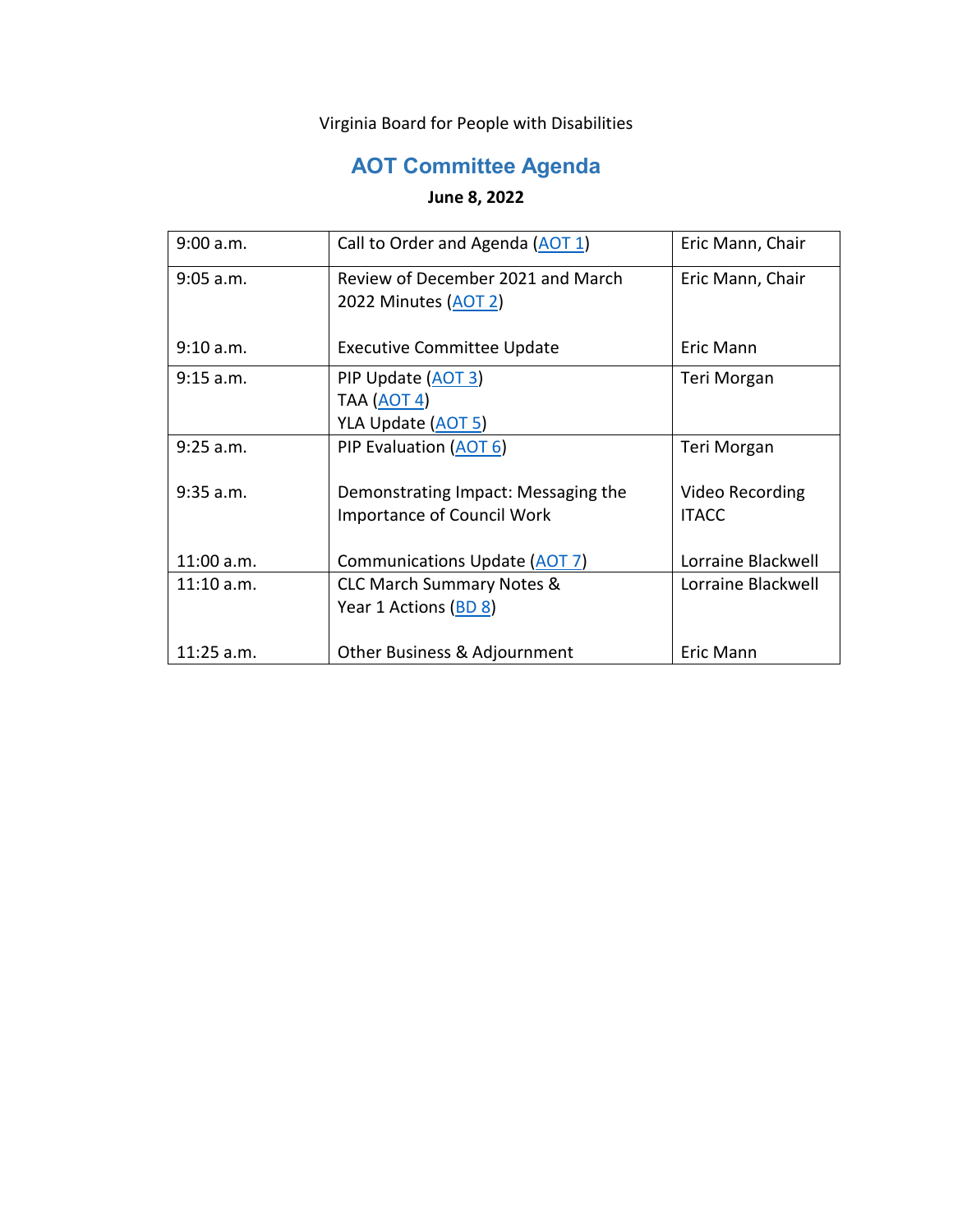## Virginia Board for People with Disabilities

# **Investment Committee Meeting Agenda**

### **June 8, 2022**

| 9:00  | Call to Order and Review of Agenda (Attachment IC 1), Chandra Robinson,<br>Chair                                                                                                                                                                                                                                                                                                                                                                                                                                                                                                                                                                                                                                                      |
|-------|---------------------------------------------------------------------------------------------------------------------------------------------------------------------------------------------------------------------------------------------------------------------------------------------------------------------------------------------------------------------------------------------------------------------------------------------------------------------------------------------------------------------------------------------------------------------------------------------------------------------------------------------------------------------------------------------------------------------------------------|
| 9:05  | Approval of December Minutes (Attachment IC 2), Chandra Robinson, Chair                                                                                                                                                                                                                                                                                                                                                                                                                                                                                                                                                                                                                                                               |
| 9:10  | Approval of March Minutes (Attachment IC 3), Chandra Robinson, Chair                                                                                                                                                                                                                                                                                                                                                                                                                                                                                                                                                                                                                                                                  |
| 9:10  | Grants and Contracts - Updates and Discussion, Jason Withers<br>Expenditures Report (Attachment IC 4)<br>Review of C.A.T.S. grant renewal application ACTION REQUIRED<br>(Attachment BD 3)<br>Review of JMU grant renewal application ACTION REQUIRED (Attachment<br><b>BD4</b><br>Review of VCU grant renewal application <b>ACTION REQUIRED</b> (Attachment<br><b>BD 5</b> )<br>Review of VDDHH grant application ACTION REQUIRED (Attachment BD 6)<br>Review of VA Ability event sponsorship application ACTION REQUIRED<br><b>Attachment BD 7</b><br>Approval to release Public Awareness Campaign RFP ACTION REQUIRED<br>(Supplemental Packet)<br>Approval to release Self-Advocacy RFP ACTION REQUIRED (Supplemental<br>Packet) |
| 11:00 | Request for Grant Review Team (GRT) volunteers                                                                                                                                                                                                                                                                                                                                                                                                                                                                                                                                                                                                                                                                                        |
| 11:15 | Wrap Up and Potential Future Meeting Topics Chandra Robinson, Chair                                                                                                                                                                                                                                                                                                                                                                                                                                                                                                                                                                                                                                                                   |
| 11:30 | Adjourn                                                                                                                                                                                                                                                                                                                                                                                                                                                                                                                                                                                                                                                                                                                               |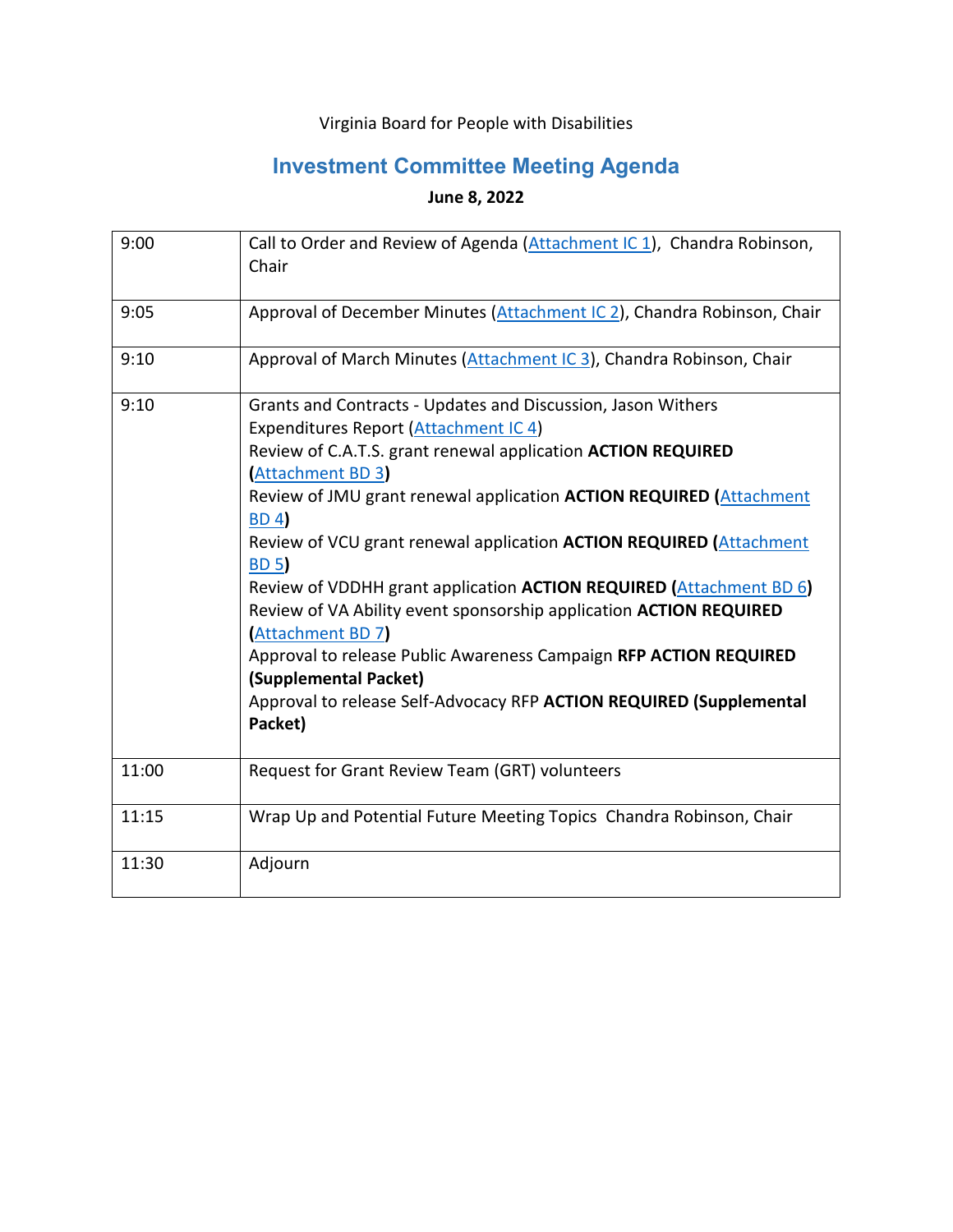## Virginia Board for People with Disabilities

# **Policy Advisory Committee Agenda**

## **June 8, 2022**

| 9:00 a.m.   | Call to Order & Introductions (Attachment PAC<br>$\mathbf{1}$                    | <b>Phil Caldwell</b>               |
|-------------|----------------------------------------------------------------------------------|------------------------------------|
| 9:10 a.m.   | Approval of December 2021 & March<br>2022 Minutes (Attachment PAC 2 & 3)         | <b>Phil Caldwell</b>               |
| 9:15 a.m.   | <b>Executive Committee Update</b>                                                | <b>Phil Caldwell</b>               |
| 9:20 a.m.   | Presentation and Approval of 2023 Assessment<br><b>Topics (Attachment PAC 4)</b> | Nia Harrison                       |
| $9:45$ a.m. | <b>COVES Fellowship</b>                                                          | Nia Harrison<br>Casie<br>Slaybaugh |
| $9:55$ a.m. | Policy Update (Attachment PAC 5)                                                 | Nia Harrison                       |
| 10:00 a.m.  | 2022 GA Session Update<br>(Supplemental Packet)                                  | Nia Harrison<br>Agency Rep.        |
| 10:30 a.m.  | <b>CLC March Summary Notes &amp;</b><br>Year 1 Actions (Attachment BD 8)         | Nia Harrison                       |
| 11:15 a.m.  | Wrap-up, Potential Future Meeting Topics                                         | <b>Phil Caldwell</b>               |
| 11:30 a.m.  | Adjourn                                                                          | <b>Phil Caldwell</b>               |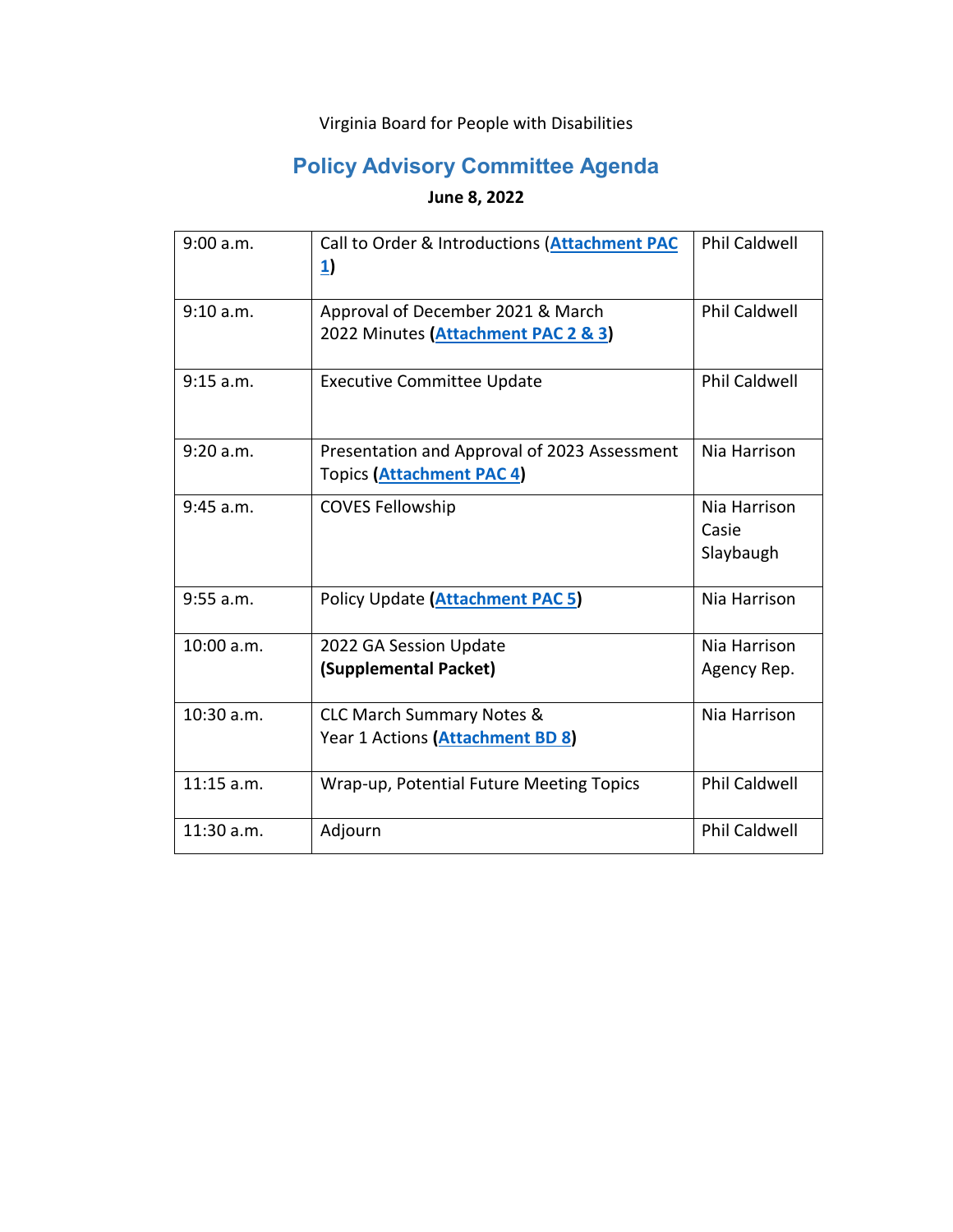

**Mission**

To create a Commonwealth that advances opportunities for independence, personal decision-making and full participation in community life for individuals with developmental and other disabilities.

**Vision**

Virginians with developmental and other disabilities direct their own lives and choose how they live, learn, work, and play.

# **Board Meeting Agenda**

June 8, 2022 The Delta Hotels by Marriott, 555 East Canal St. in Richmond, VA 23219

| 8:00am -  | Executive Committee: Shockoe/Mayo Conference Room (Attachment EC 1)          |
|-----------|------------------------------------------------------------------------------|
| 8:50am    |                                                                              |
| $9:00 -$  | <b>COMMITTEE MEETINGS</b>                                                    |
| 11:30     | Advocacy, Outreach, and Training – Shockoe/Mayo Conference Room              |
|           | Investment Committee - Boulevard Conference Room                             |
|           | Policy Advisory Committee - Lee Conference Room                              |
|           |                                                                              |
| $11:30 -$ | <b>BREAK - Lunch</b>                                                         |
| 12:30     |                                                                              |
| 12:30 pm  | FULL BOARD CONVENES - James River Ballroom                                   |
| 12:35     | Welcome, Call to Order, Alexus Smith                                         |
| 12:45     | Approval of December 8, 2021 and March 8, 2022 Board meeting minutes, ACTION |
|           | REQUIRED (Attachment BD 1 & BD 2), Alexus Smith                              |
| 12:50     | <b>Public Comment</b>                                                        |
| 12:55     | Recognition of Outgoing Board Members, Alexus Smith                          |
| 1:05      | Report of the Nominations Committee and Vote on Slate of Officers, ACTION    |
|           | REQUIRED (Supplemental Packet), Chair of Nominations Committee               |